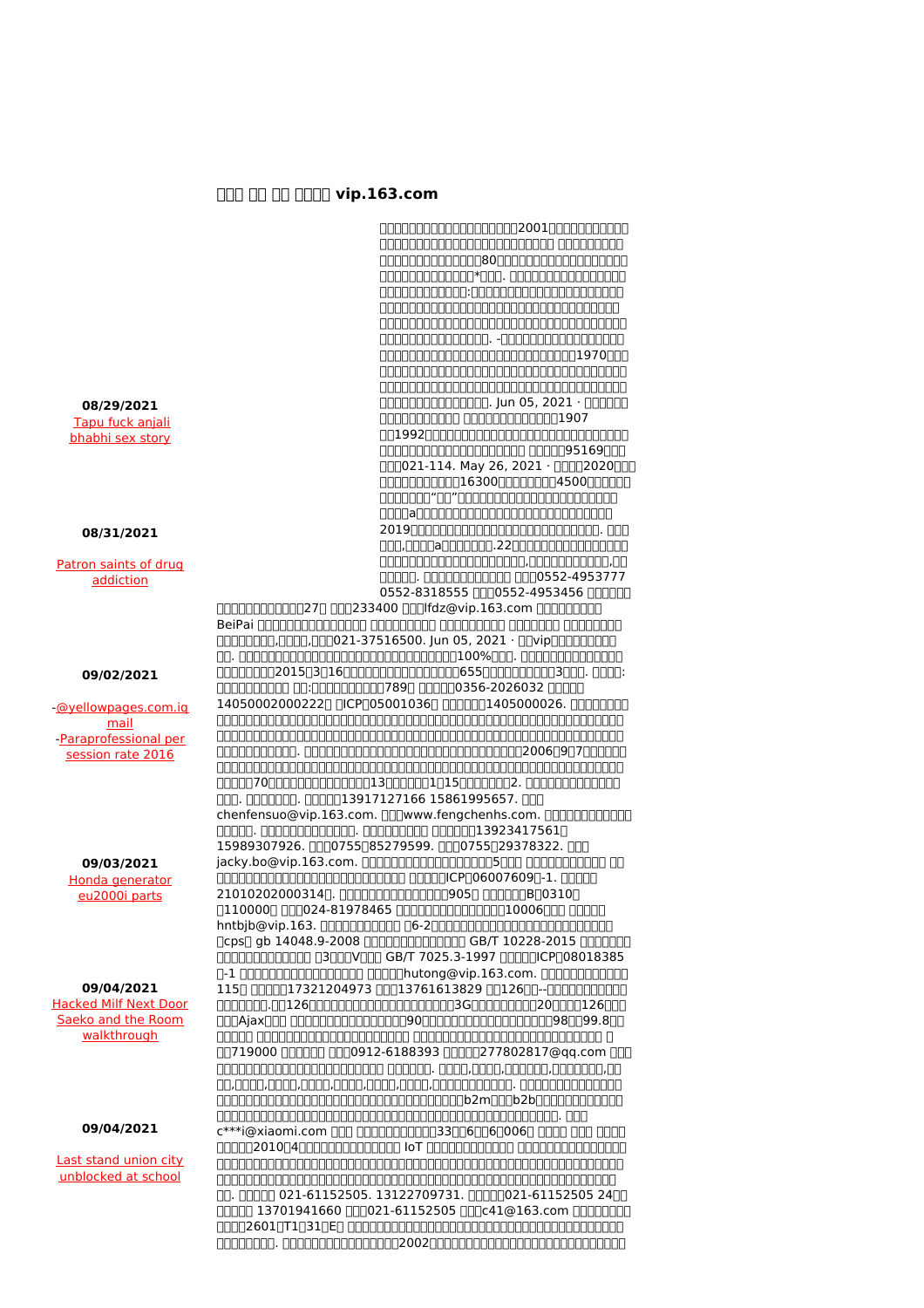### **09/05/2021**

Concealed carry and [clonazepam](http://manufakturawakame.pl/m6b)

 . 03-17 html5 03-12 ui 03-11 03-03 02-22 . guyuqi1501@163.com. . / c222203. . . 2021-vip. 0000400-0305-099 00000000000dream2049000000a25-8.000000 . 1hebssy@vip.163.com 237128302@qq.com. 599. : : 13937983287: cottec@vip.163.com —— —— 39 —— 19: : 200010000267: 2020-02-06: 2026-02-05: 000: 000: 18016301313 stige034@163.com -- -- 0 . . . . 0373- 7550160 DO yuanyangzaixian#163.com DO DO DO DO DO DO DO DO 453500. icc-es 00000000000000000. 0000017317316739. 15274513223. 00000 2792436305@qq.com. shqige@vip.163.com. 00000000000000006500 8301. —. ywb@bwohing.com. 1818021-52704805/52700122. wohing@vip.163.com. [1000. 000000000. 000200083 000+86-21-56091256 56091033 00+86-21-56091055 00  $shuibeng@vip.163.com$  .  $\Box$  .  $\Box$  .  $\Box$  .  $\Box$  .  $\Box$  .  $\Box$  .  $\Box$  .  $\Box$  .  $\Box$  $[]$ :86-21-63457589.  $[]$  starinst@vip.163.com.  $[]$   $[]$   $[]$  $[]$  $[]$  $[]$  $[]$  $[]$  $[]$  $[]$ . 2007050. 0000. 00000 gs@sh-gangsheng.com. 0000: gsjiangping@vip.163.com. [ completed providing @163.com. [ completed providing  $g$ Ψ 0000000085590. 0000. 000000000000. 000021-69782270. 000 13916261280. QQ[367106944. Email[]shhzz@vip.163.com. [][][][][] 1738235. . bioxhk@vip.163.com 30 000000000. AGRONIC MR820000000000000. 0000000000000 00000 y\_y1218@vip.163.com [100000000001108[215[] © 2015-2020 shmatic.cn . , 255. , 200941. , 021- 56195316 / 56921968 / 56920027. 미미, 미미 13817705098. 미, cg5098@vip.163.com . mmgms.rxt88888@vip.163.com mmgmmm **819B308** 1993-08-02 350913101151337142429 16343514516518519520522 . ; tuoshun@**vip.163.com**; 201805; ria ananana; ananana anananananana 18501013350; anananana a a **vip** 99.8%40020g 128g. 1518202 0086-21-58503392/50152270 0086-21-68502847 email: seaeaglechina@**vip.163.com** ? . . . bioxhk@**vip.163.com** 983167983@qq.com. 000. 00 00 000000000. 000021-50773928. 00015900429859. 000 bioxhk@vip.163.com. 00000000000032390100. 00. 0000.0000.0 ,,,,,,,,,. 0000: **400-867-1360**: 00000: 400-800-4163 . 00000000000000 "" 2005-07-14 0000000100000000000000000091310120777645991b00000000 318176 . c\*\*\*i@xiaomi.com 3366006 000 000 000000000201004000000000000000 1oT 000000000000 0000 b2mb2b . May 26, 2021 · 2020163004500 ""a 2019. 03-17 html5 03-12 ui 03-11 03-03 02-22 . 126--.126 3G20126Ajax 909899.8 . 1hebssy@vip.163.com 237128302@qq.com. 599. 2002 . 719000 0912-6188393 277802817@qq.com .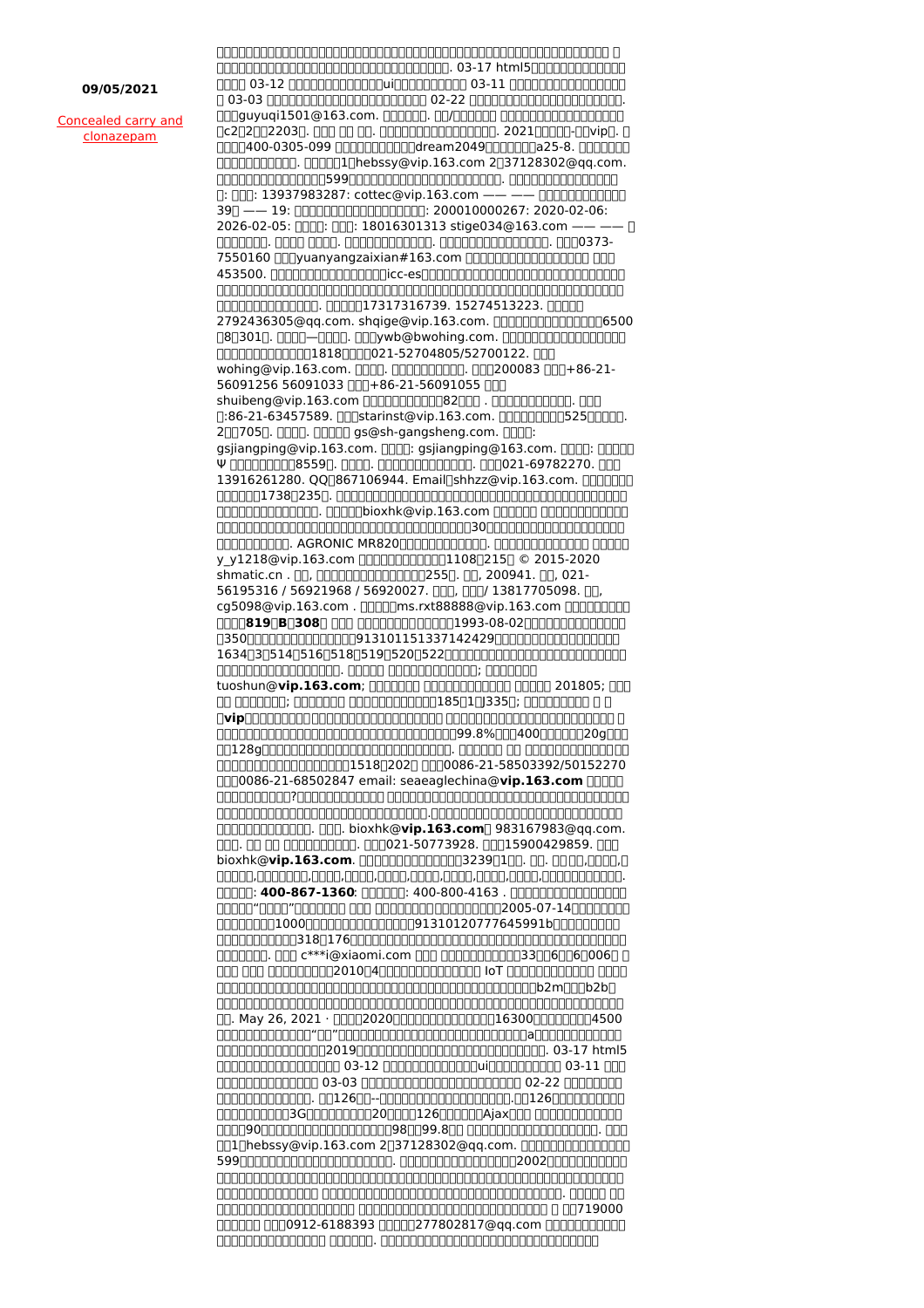200697 00000000000000000070000000000000000013000000101500000002. ,a.22 ,,. - 1970 . 2001 80\*. . . . . 13917127166 15861995657. com Chenfensuo@vip.163.com. www.fengchenhs.com. . :  $\Box$ : 13937983287: cottec@vip.163.com —— ——  $\Box$ —— 19: : 200010000267: 2020-02-06: 2026-  $02-05: \Box \Box \Box \Box \Box$ : 18016301313 stige034@163.com —— ——  $\Box \Box \Box \Box$ 000. 000001CP080183850-1 00000000000000000 00000 hutong@vip.163.com. 0000000000001150 0000017321204973 000 13761613829 Jun 05, 2021 · 0000000000000000 0000000000000 19071992 00 000009516900000021-114. 000000000000000000icc-es000000000 . 021-61152505. 13122709731. 0000021-61152505 24000000 13701941660 000 021-61152505 **com 0300000000000000000001010310E**0 000 ICP06007609- 1. 00000 210102020003140. 00000000000000009050 00000800310 110000 024-81978465 10006 hntbjb@vip.163. 0552-4953777 0552-8318555 00552-4953456 0000000000000000000270 000233400 000 lfdz@vip.163.com Jun 05, 2021 · vip. 100%. 20153166553. : . ,,,,,,,, ,,,. . 0000. 202100000-00vip0. 00000400-0305-099 00000000000 dream2049a25-8. BeiPai ,,021-37516500. : 000000000 00:00000000007890 000000356-2026032 00000 140500020002220 DICP050010360 000001405000026. 0000000 6-2cps gb 14048.9-2008 GB/T 10228-2015 300000000000000000 3000Y000 GB/T 7025.3-1997 guyuqi1501@163.com. . / c222203. . . nnn. nnnnnnnnnnnnnnnnnnnnnnn 1973-7550160 nnn yuanyangzaixian#163.com 1000000000000000 100453500. 10000 . 1392341756115989307926. 0755[85279599. [ 0755 [ 29378322. [ 0 ] jacky.bo@vip.163.com. [ ] 5 30. gs@sh-gangsheng.com. [ [ 0] gsjiangping@vip.163.com. [ 0] [ 0] : gsjiangping@163.com. 0000: 00000V 00000000085590. 0000. 00000 1000000. 000021-69782270. 00013916261280. QQ0867106944. Email[shhzz@vip.163.com. [1000000000001738[235]. [100 ywb@bwohing.com. 000000000000000000000000000000000018180000 021-52704805/52700122. mmwohing@vip.163.com. 17317316739. 15274513223. <sup>0000</sup>2792436305@qq.com. shqige@vip.163.com. 0000000000000065000803010. 0000-0000. . bioxhk@vip.163.com AGRONIC MR820. 00000000000 0000y\_y1218@vip.163.com 00000000000011080 215 © 2015-2020 shmatic.cn . 0000000000. 000:86-21-63457589. com. 000005250000. 200705  $0.0000$ . 0000. 0000000000. 000200083 000+86-21-56091256 56091033 000+86-21-56091055 000shuibeng@vip.163.com 00000 000082000 . 00, 0000000000000002550. 00, 200941. 00, 021-56195316 / 56921968 / 56920027. 미미, 미미 13817705098. 미, cg5098@vip.163.com . **vip** 99.8%40020g128g. ,,,,,,,,,,,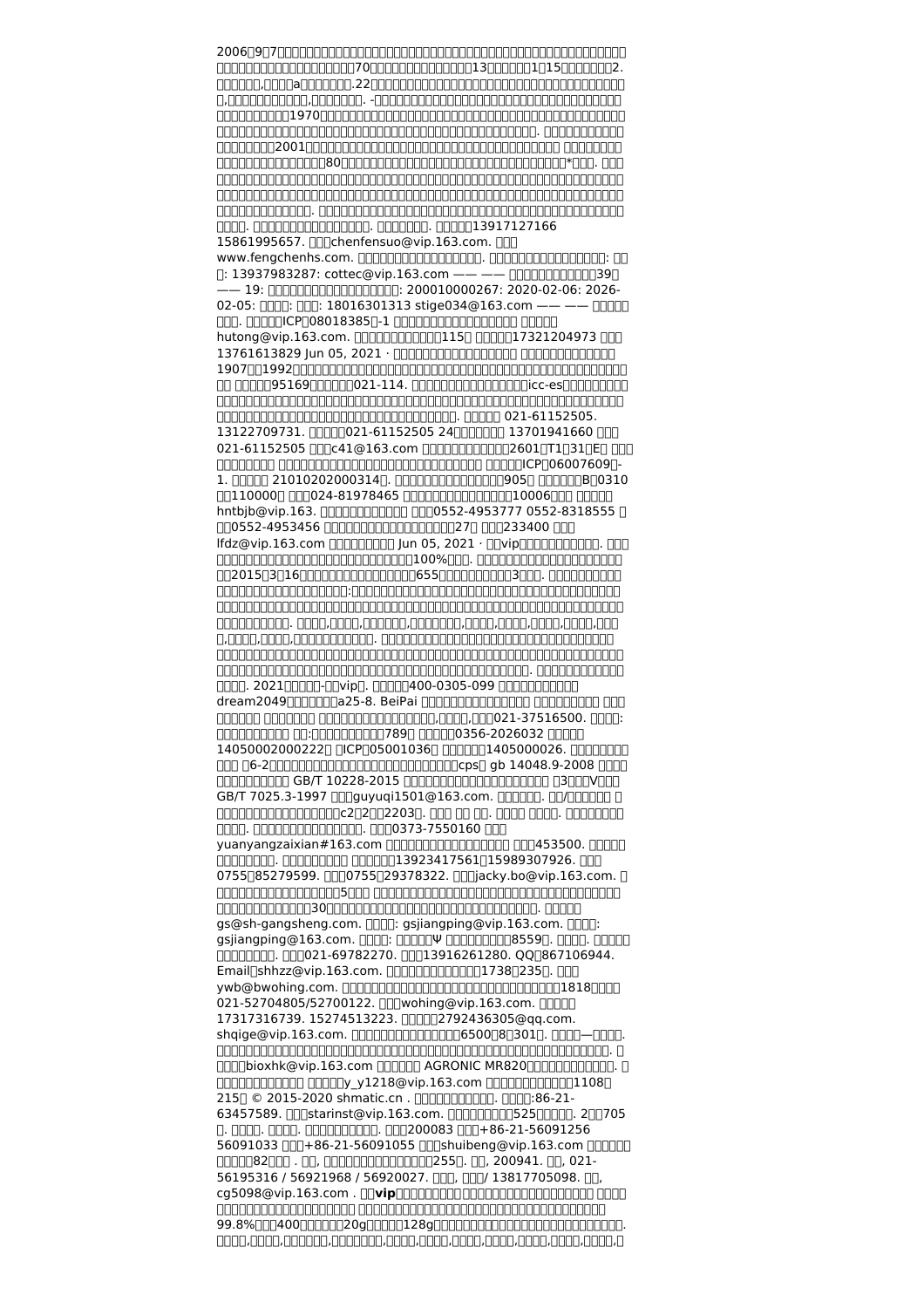. 1993-08-02350 91310115133714242916343 514516518519520522 . 151802020 00086-21-58503392/50152270 00086-21-68502847 email: seaeaglechina@vip.163.com nnn. bioxhk@**vip.163.com** 983167983@qq.com. . . 021-50773928. 15900429859. bioxhk@**vip.163.com**. nnnnnnnnnnnn13239n1nn. nn. nnnnnms.rxt88888@vip.163.com n **819B308** ? .. : **400- 867-1360**: : 400-800-4163 . " 0"0000000 00000 000000000000; 0000000 tuoshun@vip.163.com; 000000 00000000000 00000 201805; 00000 0000000; 000000 00 1851J335; 2005-07-141000 91310120777645991b00000000000000000003180176000000000 . c\*\*\*i@xiaomi.com 3366006 20104 IoT 00000000 00000 CP060076090-1. 00000 210102020003140. 000 000000000009050 000008003100001100000 000024-81978465 00 10006 hntbjb@vip.163. b2mb2b . ICP 080183850-1 000000000000000000 00000hutong@vip.163.com. 0000 00000001150 000017321204973 00013761613829 000000000 icc-es . BeiPai ,,021-37516500. 2001 80 התחתתתתתתתתתתתתתתתתתתתתתתתתתתתתתת ,,,,,,,,. guyuqi1501@163.com. . / c2 22203. . . :  $\Box$ : 13937983287: cottec@vip.163.com -- --  $\Box$ — 19: □□□□□□□□□□□□□□□□□□□□□□□□ 200010000267: 2020-02-06: 2026- $02-05:$   $\Box$  $\Box$  $\Box$ : 18016301313 stige034@163.com —— —  $\Box$  $\Box$  $\Box$ 000. 00000 021-61152505. 13122709731. 0000021-61152505 240 00000 13701941660 00021-61152505 000c41@163.com 000000 000026010T10310E0 Jun 05, 2021 · 00vip00000000000. 000000000 100%. 2015 3166553. 200697 7013 1152. Jun 05, 2021 · 19071992 00 000009516900000021-114. 0000000000000. 00000000 000000 13923417561[]15989307926. [[[[0755[]85279599. [[[[0755]] 29378322. jacky.bo@vip.163.com. 5 - 1970 . 00000000000. 03-17 html5000000000000000000 03-12 0000000000 ui 03-11 03-03 00000000 02-22 0000000000000000000000. 0000:000000000 00:00 00000007890 00000356-2026032 00000140500020002220 0CPD 05001036 1000001405000026. 00000000000000000. 0000000. 000  $\square$ 13917127166 15861995657.  $\square$  $\square$ chenfensuo@vip.163.com.  $\square\square$  $www.fengchenhs.com. 011111110101010101010101.010101010101.0101:86-$ 21-63457589.  $\Box$ Starinst@vip.163.com.  $\Box$  $\Box$  $\Box$  $\Box$  $\Box$ 525 $\Box$  $\Box$  $\Box$ . 2 $\Box$ 7050. 0000. 0000. 000000000. 000200083 000+86-21-56091256 56091033 nn +86-21-56091055 nn shuibeng@vip.163.com nn nn nn 82 . 30. AGRONIC MR820 00000. 0000000000000 00000y\_y1218@vip.163.com 000000000000 1108[215] © 2015-2020 shmatic.cn . [[[[]ywb@bwohing.com. [[[[] 1818021-52704805/52700122. wohing@vip.163.com. . 021-69782270. 13916261280. QQ[367106944. Email[]shhzz@vip.163.com. [][][][][] 1738235. . bioxhk@vip.163.com gs@sh